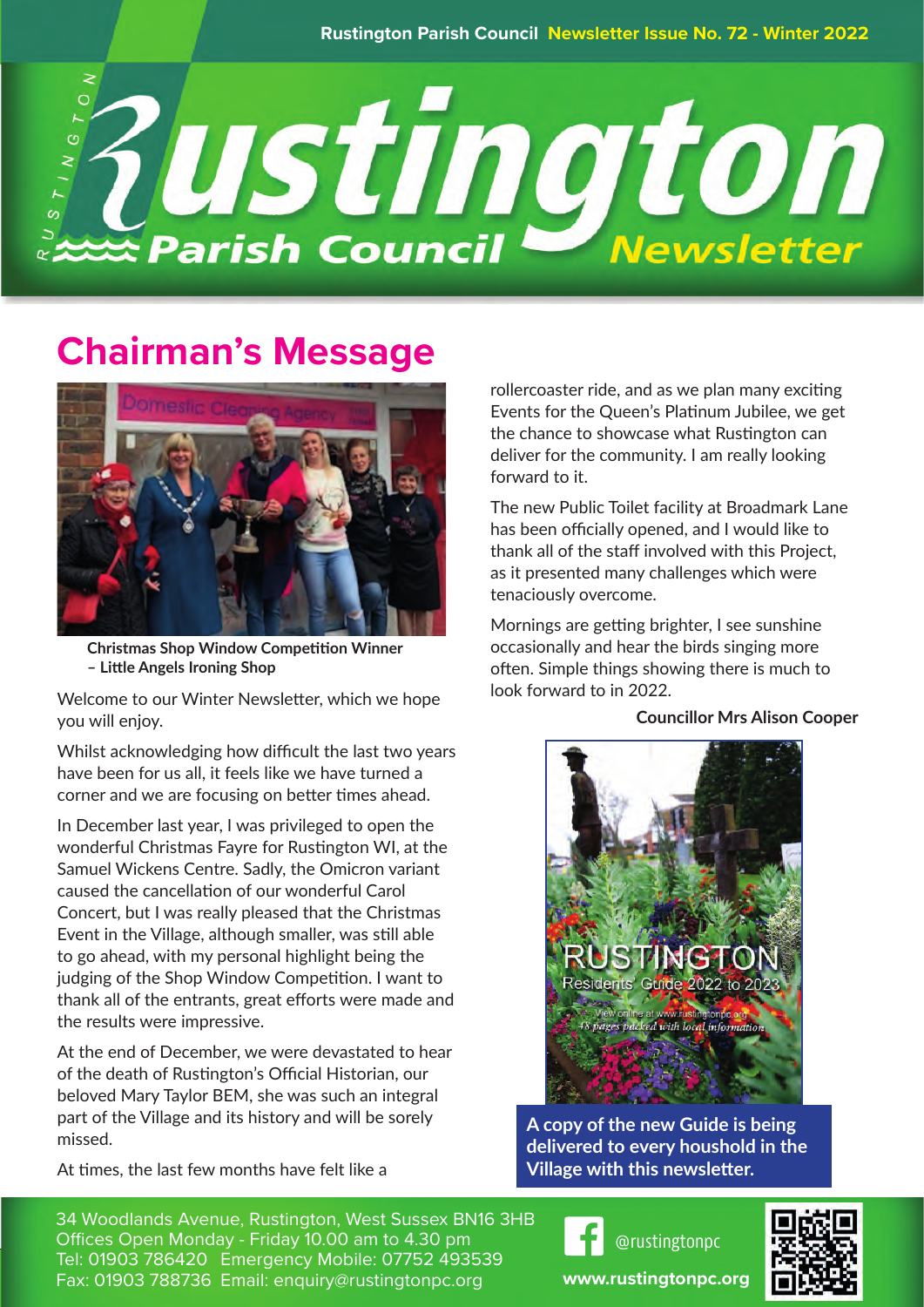### **2022/2023 Parish Council Tax**



As I write this message, at the beginning of what we hope will continue to see a return to a more 'normal' existence for us all, I can tell you that the past year has, once again, seen challenging times for the Council's finances. However, the Council's

entire operation has remained fully operational throughout, and all of its facilities have been 'open for business as usual' since the beginning of August 2021.

At this point, I would like to express my sincere gratitude to the Council's personnel for working unceasingly throughout the Covid-19 crisis, albeit for periods on a remote basis from home, for almost two years.

With a much-reduced rental and hiring income, the Council has continued to provide, operate and maintain, the Public Toilets, Floral Displays, Bus and Beach Shelters, the War Memorial, The Woodlands Centre, Recreation Ground, Youth Centre, Samuel Wickens Centre, three Allotment Sites and the most impressive Christmas Lighting Scheme, to mention just a few. The No. 12 Bus Service continues to operate, courtesy of the four-way partnership with Compass Travel, Store Property Investments Limited, the Rustington Chamber of Trade and Commerce and the Parish Council.

Whilst this has been an unparalleled period for the Council's operation which, it is anticipated, could continue to a lesser degree, in the next financial year, it has again maintained all of the services that it provides for the benefit of the local community and visitors to the Village.

And now for the good news…

The Council has agreed that the 2022/2023 Precept should be set at the same level as for the current financial year, namely at £690,000.00. This will, in effect, represent a small reduction of approximately 22p on the Annual Parish Council Tax, which will be in the region of £112.84 for a Band 'D' property (approximately 2p per month over the 10-month payment period).

As I stated last year, the Council remains extremely pro-active, providing exceptional value for money, whilst always being conscious of the financial constraints it faces and the burden its expenditure might place on its Parishioners.

It just leaves for me to remind you that, members of the local community will have the opportunity to find out more about how the Council has spent its Precept during the past year, and how it plans to spend it during the next financial year at the Annual Assembly of the Parish Meeting, scheduled to be held on Thursday 14 April 2022 in the Village Memorial Hall at The Woodlands Centre commencing at 7.30 pm.

**Councillor Graham Tyler -**

Chairman of the Finance and General Purposes **Committee** 

# **Grant Aid to Local Groups and Organisations** 2022/2023

The Council has funds available to assist local Groups and **Organisations. Applications must be received in** the Council Offices by no later

than 1 June 2022.

A copy of the Guidance Notes for Potential **Applicants can be downloaded from** www.rustingtonpc.org or Email: enquiry@rustingtonpc.org or from the Council Offices in Woodlands Avenue.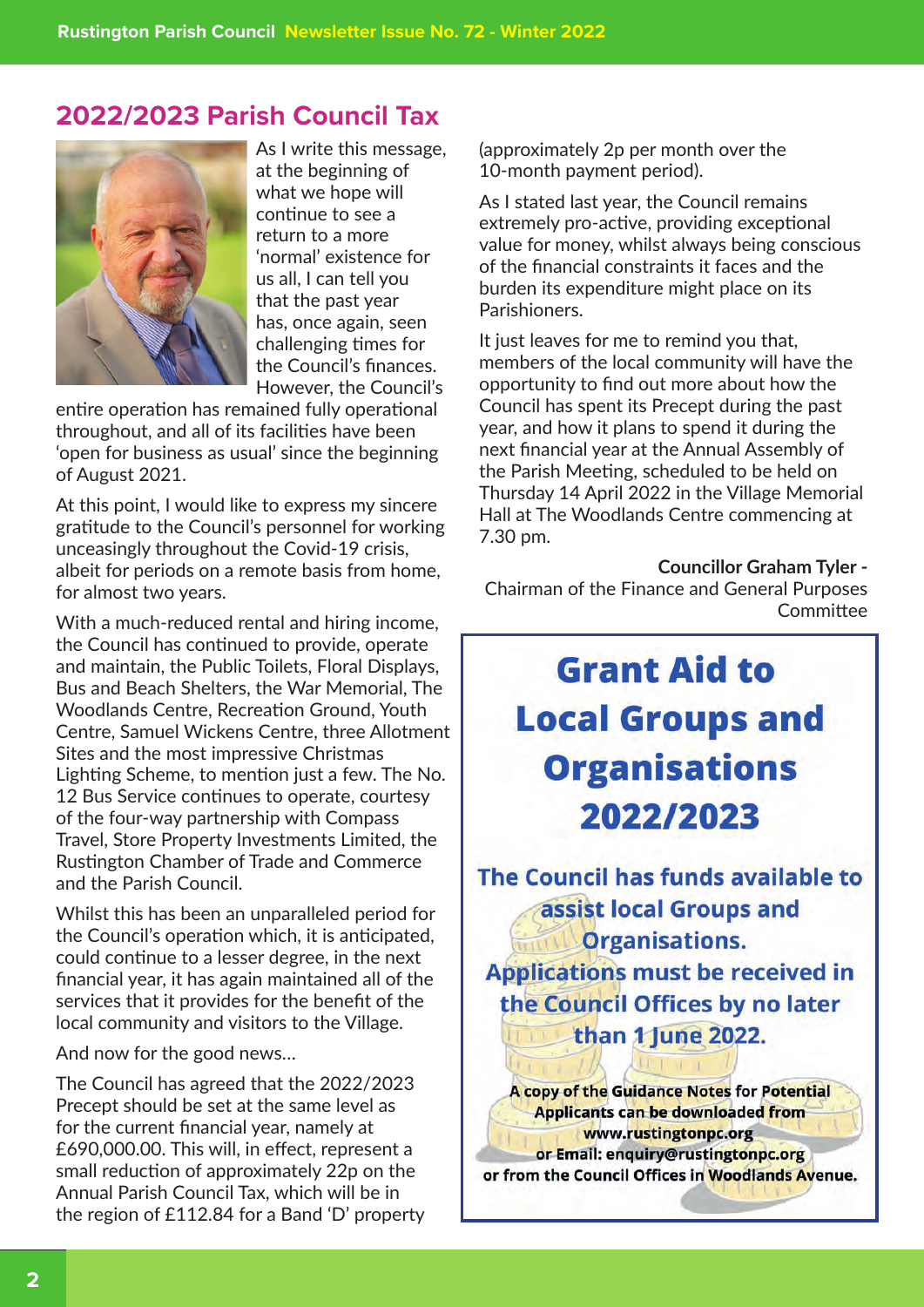

# **Rustington to celebrate the Queen's Platinum Jubilee (2-5 June 2022) in style!**

 $\sum_{n=1}^{\infty}$  Following on from the Report in the last Newsletter, a further Public Meeting took place recently, with representatives from many local Groups, Clubs, Organisations, Individuals and Businesses in attendance.

The Programme of Events is now starting to take a positive shape, with the Events listed below either provisional or, in most cases, already confirmed:-

#### 28 May to 11 June

- Rustington Jubilee Trail - Available 24 hours - Various locations throughout the Village *(Rustington Heritage Association in partnership with Rustington Parish Council)*

#### Wednesday 1 June

- Flower Festival Preview Opening Concert - 7.30 pm - St Peter & St Paul Parish Church

#### Thursday 2 June

- Quiz Night - Village Memorial Hall - 7.00 pm for 7.30 pm *(Littlehampton District Lions Club)*

#### Thursday 2 & Friday 3 June

- Kings' and Queens' Lunch Party - Parish Church Hall - 12 noon - 3.00 pm *(St Peter and St Paul's Pantry)*

#### Thursday 2 & Saturday 4 June

- Rustington History Walk Start/Finish at Rustington Museum - 10.00 am *(Graeme Taylor & Rustington Heritage Association)*
- Rhoda Garrett Talk Samuel Wickens Centre Thursday 7.00 pm & Saturday 3.00 pm *(Graeme Taylor)*

#### Thursday 2 - Sunday 5 June

- Flower Festival St Peter & St Paul Parish Church (Various opening times)
- Museum Exhibition & Public Talk
- House Decorating Competition

#### Friday 3 June

- 'Fun Bowls and Games For All Ages' Village Memorial Hall, The Woodlands Centre - 9.30 am - 12 noon *(Rustington Short Mat Bowls Club)*
- Mad Hatters Tea Party' Samuel Wickens Centre - 2.00 pm - 4.00 pm *(Family Support Work Chichester Diocese)*

#### Saturday 4 June

- Funfair Woodlands Recreation Ground *(Showtime Amusements)*
- Rustington Street Fayre Village Centre 10.00 am - 4.00 pm *(Littlehampton District Lions Club in partnership with Rustington Parish Council)*
- 'Last Night of the Proms' Concert Village Memorial Hall, The Woodlands Centre *(Littlehampton Concert Band in partnership with Rustington Parish Council)*
- Jubilee Fayre (Stalls, Crafts, Refreshments, Lunches & Cream Teas) *- St Peter & St Paul Parish Church Hall*
- Art Event (Arts & Crafts Stalls and 'Lockdown' Art Exhibition) - Methodist Church Hall - 10.00 am - 4.00 pm *(ArtWorks)*
- 'Cream Tea at The Platinum Club' Samuel Wickens Centre - 11.00 am - 2.00 pm *(Rustington Platinum Social Club)*
- Ice Cream Sundae Parlour Coffee Lounge at Methodist Church - 2.00 pm *(Rustington Methodist Church)*

#### Sunday 5 June

- Kwik Cricket Schools' Tournament 10.30 am & Adult 20 x 20 Charity Match - 2.00 pm - (with Tombola, various stalls and BBQ) - Woodlands Recreation Ground *(Rustington Cricket Club)*
- 'Songs of Praise' Methodist Church Garden 11.00 am *(Churches Together in Rustington)*
- Rustington's Got Talent Village Memorial Hall, The Woodlands Centre - 7.00 pm *(Rustington Residents Association & Rustington Players)*

Other Events include a 'Design a Crown' Competition and Exhibition at Angmering Station (Friends of Angmering Station & ArtWorks), and on Sunday 5 June a Family BBQ in the Methodist Church Garden and an Evening Social Event at the Rustington Sports and Social Club.

It is anticipated that the Commemorative Medals, for all children attending the three Rustington Primary Schools (on School roll and in Reception to Year 6 at the time of the Platinum Jubilee Celebrations), will be presented to the Schools sometime during March/April 2022, although this has yet to be arranged.

A copy of the Official Commemorative Programme of Events will be delivered to every household in the Village, with the Parish Council's Annual Newsletter, during May 2022 - In time for everyone to be fully aware of all of the Events that will be taking place, where and when, before, during and after the Jubilee Weekend!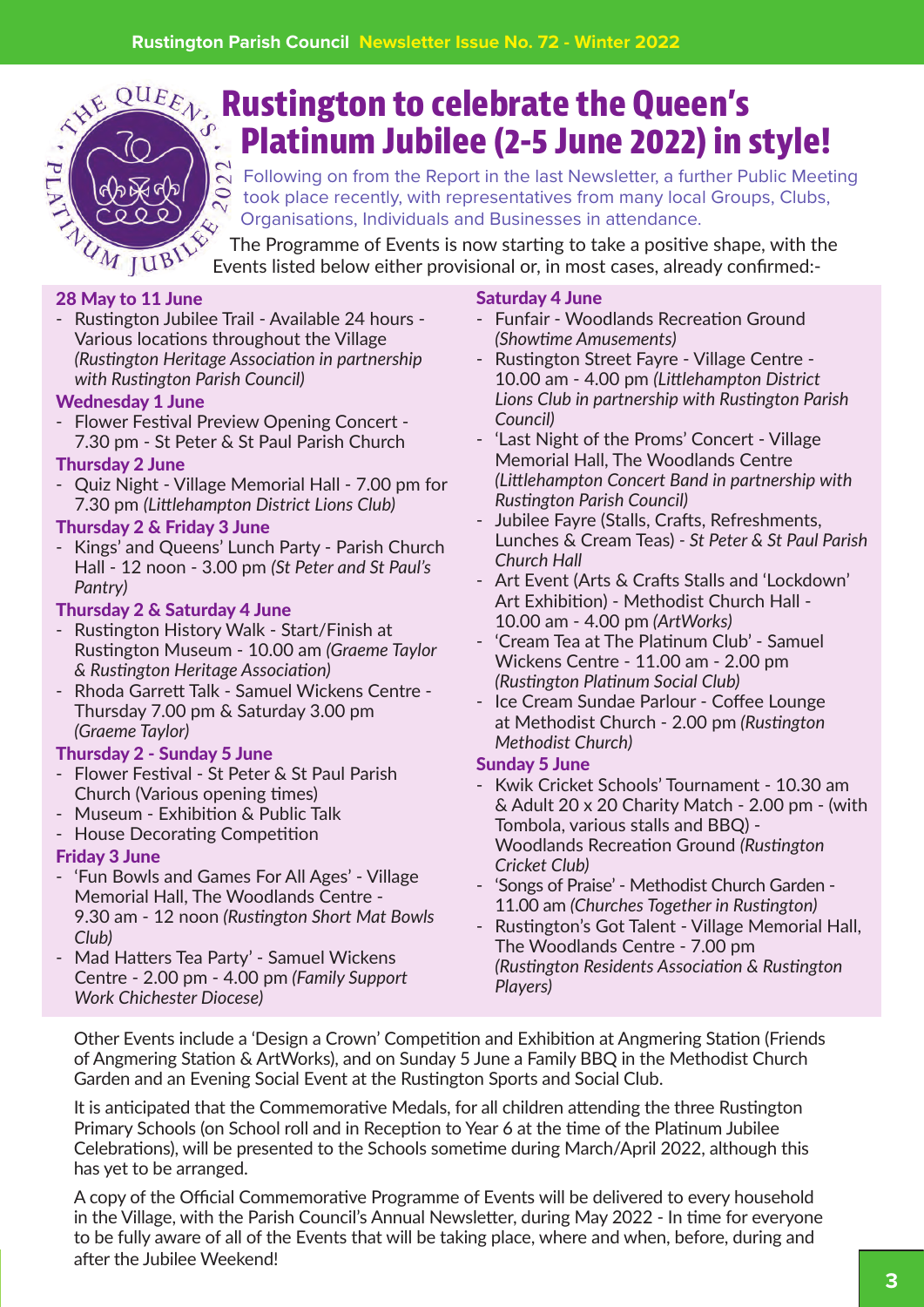# **Rustington Museum at the Samuel Wickens Centre**

The first Exhibition for 2022 will be all child's play at Rustington Museum. 'Playtime' explores the toys and games in the Museum Collection, from handmade jigsaws to collectible cars. There is even a selection of traditional toys for visitors to enjoy… Can you catch the ball in the cup?

The Museum is inviting people to share their Collections as part of the Exhibition with the opportunity to have items on display in one of the Museum cases. New and old toys are welcome, from Train Sets to Pokémon. Currently on display is a selection of Old Cottage Dolls showing the variety of styles and skill of the ladies who helped to make them.

Looking ahead to the Queen's Platinum Jubilee this Summer, there are lots of exciting plans for the Museum including a Village Trail, Talks and, of course, a dedicated Exhibition. Do you have Jubilee Memorabilia you would like to share... maybe items from the Coronation or past Jubilees? Photos, Event Programmes and miscellaneous objects are all welcome. More details regarding the events will be released on the Museum's website and Facebook page.

To contact the Museum regarding either of the above Exhibitions, please call **01903 788478**, email: **museum@rustingtonpc.org** or visit in person.

The Virtual Talk Series hosted by the Museum via Zoom is continuing with Talks based on a Sussex theme.

All of the Talks are free to attend - look out for how to book on the Museum Facebook page **www.facebook.com/rustingtonmuseum** and on the Museum website



The Zoom link will be emailed to you once you have booked a ticket.

#### **Wednesday, 16 March - details TBC**

Join the Museum and Padmini Broomfield for a special reminiscence session looking at the past Jubilee Celebrations in Rustington and across the country. This will be on-line via Zoom and tickets will be limited. Details will be released on the Museum's Facebook page and website nearer the time.

#### **Wednesday, 20 April at 2.00 pm**

One for art lovers, Tim Baldwin will be exploring notable artists that have been inspired by the Sussex countryside and made the county their home, such as William and Albert Belleroche. August 2022 will be the start of a grand Exhibition of art work from the Museum Collection of scenes from the Village and works by local artists.

#### **Wednesday, 18 May at 2.00 pm**

Find out more about the eccentric Natural Historian HLF Guermonprez from Bognor Regis who collected all around Sussex. Christine Taylor, Natural Science Curator at Portsmouth Museum Service, will be sharing his Collection and his life story.

**www.rustingtonmuseum.org/whats-on/**

# **Rustington Youth Club**

The team at Rustington Youth Club have had a great Winter, welcoming more young people to the session and we're looking forward to entering Spring and Summer, with lighter evenings and the opportunity to plan some Summer activities and BBQs!

Over Winter we've been keeping warm inside with hot chocolates

and chicken wraps (that are now the favourite!). We've also had an incredible team of young leaders join the staff to support working in the kitchen and the tuck shop.

Our sessions are held every Thursday evening from 7.00 pm - 9.00 pm, as a drop-in for young people aged 11-18 years. Subs are 50p per session, which includes drinks and

# **ANA** arun youth

food. If you would like to buy sweets from the re-stocked tuck shop, please bring some money with you. We've also updated the Xbox, so come on down and join in!

For more information, please email Youth Worker in Charge Matt.Pollard@arunchurch.com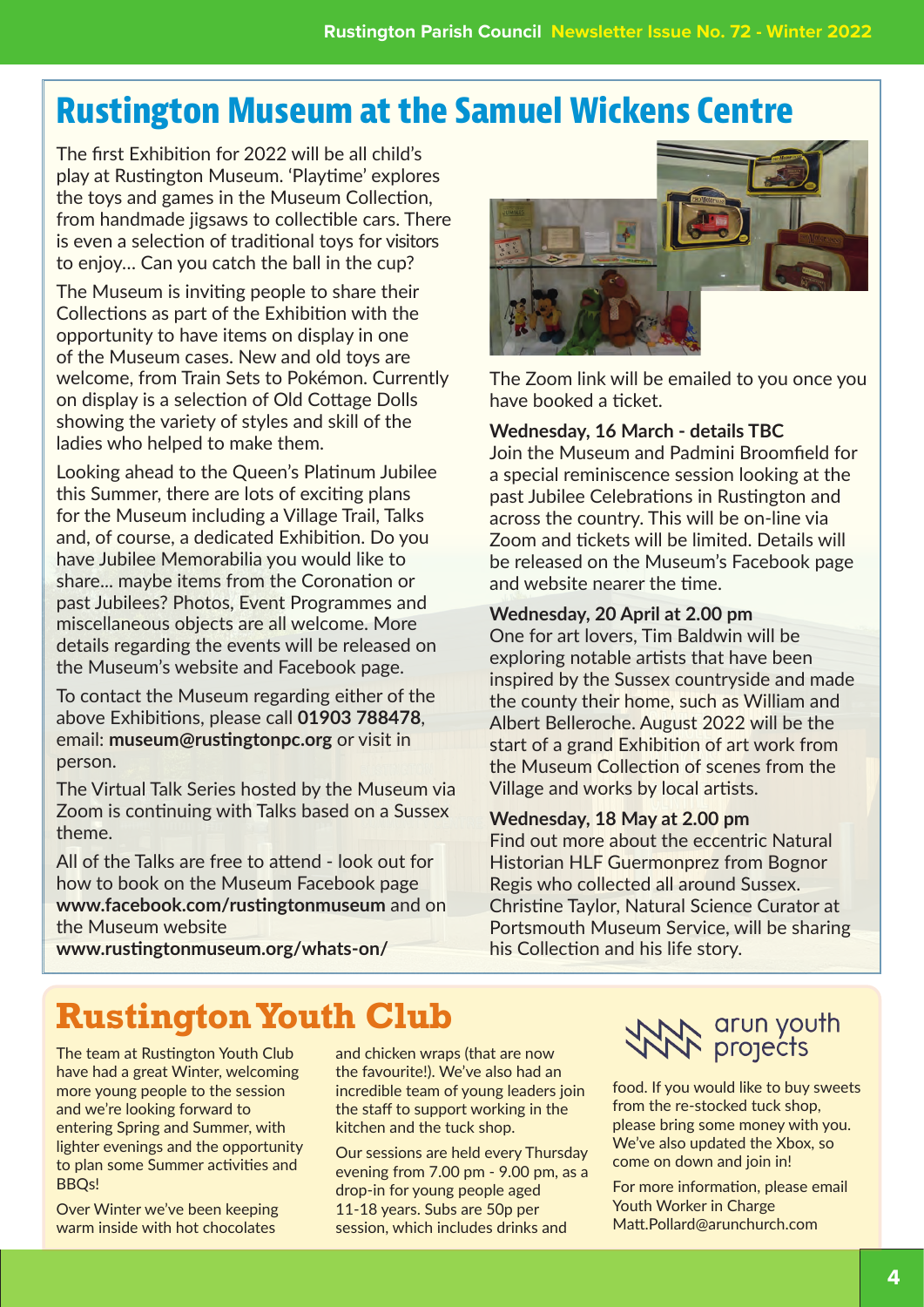### **Opening of New Public Toilets - Broadmark Lane (Southern End)**



Following significant investment by the Parish Council a brand new Toilet Unit has been installed in Broadmark Lane. It was officially opened at the beginning of January 2022 by Councillors Mrs Alison Cooper and Graham Tyler, Chairman and Vice-Chairman.

The old Unit was closed and taken away for recycling after over 25 years of service at the beginning of October 2021. It is hoped that the new Unit will equally serve the Community for many years to come.

A fully accessible toilet cubicle which incorporates a baby change unit is included, together with separate ladies and gentleman's toilets. The new facilities are open as follows:-

> 1 May - 30 September 7.00 am to approx. 6.30 pm 1 October - 30 April 7.00 am to approx. 5.00 pm

The Unit will be cleaned and checked throughout the day, but to report a problem, please contact the Parish Council Offices on 01903 786420 or 07752 493539 (out of hours).

## **Loo of the Year Awards**

The Parish Council was, once again, delighted to win two Platinum and one Gold Loo of the Year Awards in the search to find the best 'away from home' toilets in the UK. The Rustington entries were in the Public Toilets (Non-Attended) Category.

Additional awards included Washroom Cleaner of the Year Certificates for all three Units. Excellent achievements indeed for all involved and, in particular Biffa, the Council's Cleansing Contractor.

Every entry received an unannounced visit from a Loo of the Year Awards Inspector and was assessed against 101 judging criteria - including signage and décor, fixtures and fittings and overall standards of cleanliness and management.



## **Gardens Competition**

Now is the time to start thinking about this year's Gardens Competition which is divided into the following classes:-

- **Class 1**  Window Boxes, Balconies and Patio Tubs etc. (Residential)\*
- **Class 2** Window Boxes, Balconies and Patio Tubs etc. (Commercial)\*
- **Class 3** Front Gardens of Any Size, including Paved Gardens with Patio Tubs (Residential)\*
- **Class 4** Front Gardens of Any Size (Commercial)\*
- **Class 5** Schools' Competition
- **Class 6** Community Gardens

\*Entries must be clearly visible from the Road

**Parishioners and local businesses are encouraged to start thinking about their planting plans now so that they can nominate either themselves, their neighbours, or any members of the local Community for the Competition.**